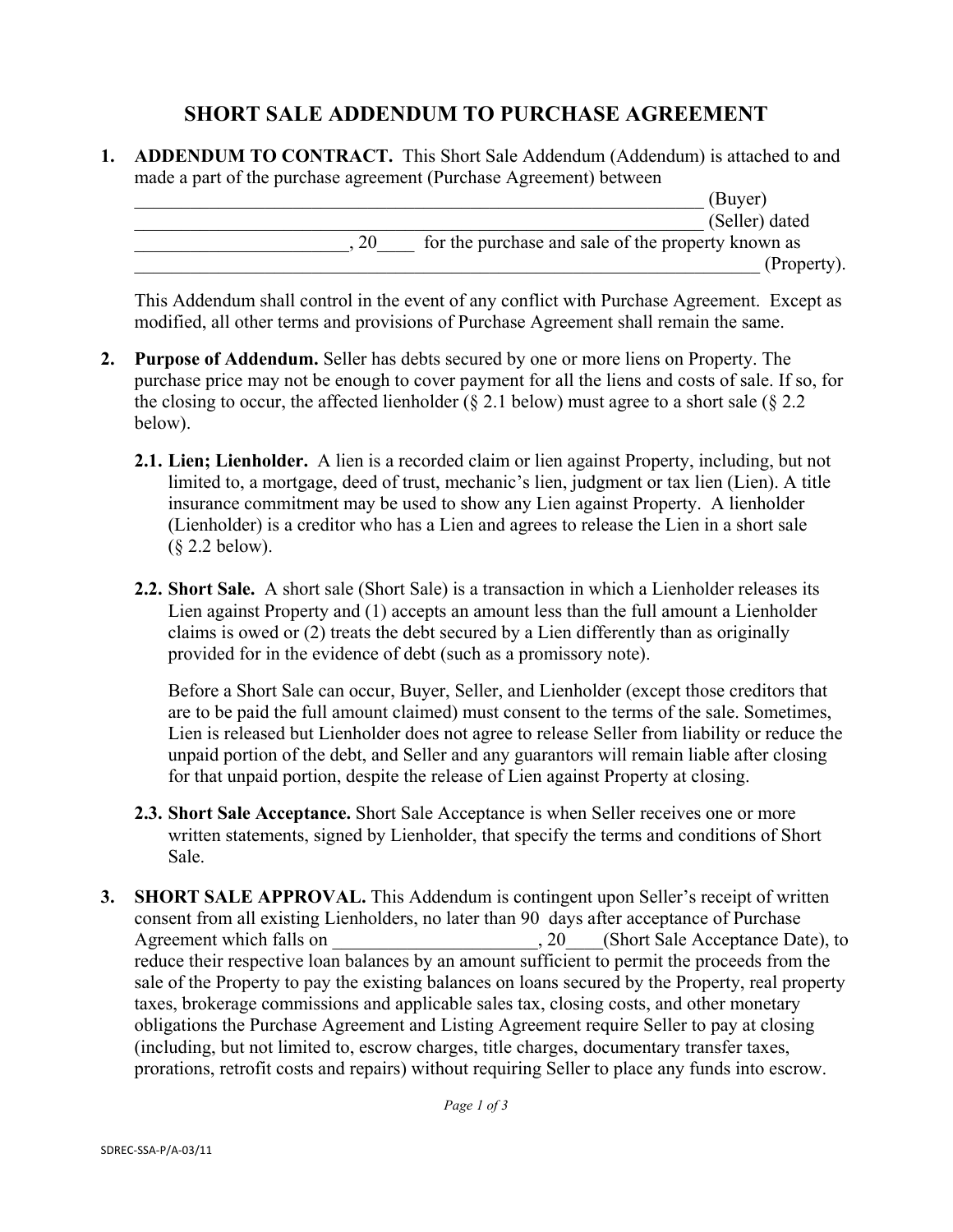If Seller fails to give Buyer written notice of all existing consents from all Lienholders by the Short Sale Acceptance date, either Seller or Buyer may cancel, in writing, the Purchase Agreement. In that event, earnest money will be disbursed in accordance with SDCL 36-21A-81. Seller shall reasonably cooperate with any existing Lienholder during the Short Sale process. Seller must notify Buyer immediately upon receipt of a Lienholder's consent and agreement to Short Sale.

**4. SELLER DEADLINE FOR SUBMISSION TO LIENHOLDER.** Within five (5) business days after this Addendum has been accepted by Buyer and Seller, Seller shall submit to each Lienholder a copy of this Addendum and other Addenda and documentation required by a Lienholder for its approval of this sale.

Any additional information or documentation requested of Seller by such Lienholder shall be submitted within five (5) business days of such request or Buyer may terminate Purchase Agreement in accordance with the terms of Purchase Agreement.

Buyer and Seller acknowledge that an agreement to amend/extend Purchase Agreement is required to revise any dates, deadlines or terms of Purchase Agreement as a result of changes required by Lienholder's acceptance of Short Sale.

Buyer and Seller understand that the approval of a Lienholder may take weeks or months to obtain, and neither the Seller nor any real estate agent representing Seller or Buyer can guarantee the timeliness of Lienholder approval.

- **5. TIME PERIODS CONTINGENCIES.** Time periods in the Purchase Agreement for inspections, contingencies, covenants, and other obligations shall begin:
	- **A.**  $\Box$  as specified in the Agreement;
	- **B.**  $\Box$  the day after Seller delivers to Buyer a written notice of Lienholder's consent; or,
	- $C. \square$  other
- **6. NO ASSURANCE OF LENDER APPROVAL.** Buyer and Seller understand that a Lienholder (a) is not obligated to accept transaction as a Short Sale; (b) may require Seller to forward any other offer received; and (c) may accept other Short Sale offers. Additionally, Lienholder may require that, in order to obtain its approval for a Short Sale, some terms of the Purchase Agreement such as the closing, be amended or that Seller sign a personal note or some other obligation for all or a portion of the amount of the secured debt reduction. Buyer and Seller do not have to agree to any of the terms proposed by a Lienholder. Buyer, Seller and real estate brokers do not have control of whether a Lienholder will consent to a Short Sale, or any act, omission, or decision by any Lienholder in the Short Sale process. Even if Lienholder agrees to a Short Sale, Lienholder is not required to forgive repayment of the debt secured by the Lien or release Seller and any guarantors from liability unless Lienholder's claim is paid in full.